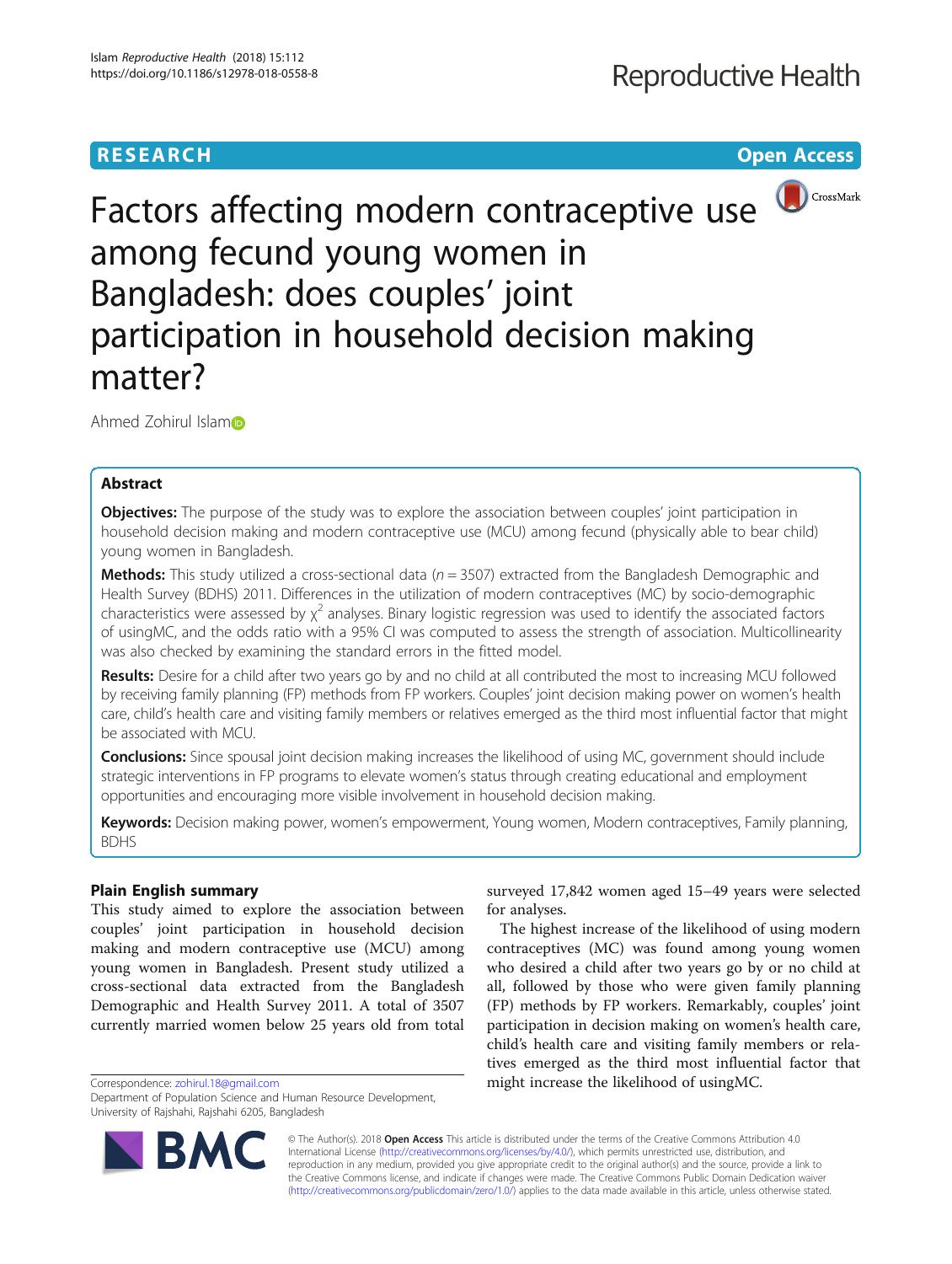In conclusion, government should include strategic interventions in FP programs to lift up women's status through creating educational and employment opportunities and encouraging more visible involvement in household decision making.

# Introduction

Family planning (FP) is one of the major issues in many developing countries where poor maternal and child health care services are practiced  $[1, 2]$  $[1, 2]$  $[1, 2]$ . Studies show that contraceptive use averts 272,040 maternal deaths by reducing the chance of pregnancy and the associated complications (exposure reduction), lowering the risk of having an unsafe abortion (vulnerability reduction), delaying first pregnancy in young women who might have premature pelvic development, and reducing hazards of frailty from high parity and closely spaced pregnancies [[3](#page-7-0)] and prevents almost 230 million births every year worldwide [\[4\]](#page-7-0). Statistics showed that an increase of 15 to 17% of using contraceptives reduces population growth by one birth for one woman [[5\]](#page-7-0). However, 62% Bangladeshi women aged 15–49 years use some method of contraception, and 54% use modern methods [[6\]](#page-7-0). Literature shows that women's lack of power restricts their ability to make decisions about FP practice [\[7](#page-7-0), [8](#page-7-0)]. Although women's empowerment is a key to using contraceptives [[9\]](#page-7-0), most partners give inferior positions to women in all aspects of decision-making in developing countries  $[9-11]$  $[9-11]$  $[9-11]$  $[9-11]$  $[9-11]$ . Besides, little is known about how participation in household decision-making is associated with the utilization of modern contraceptives (MC) among young women in Bangladesh.

The population of the world became 7336 million in 2015 where South Asia contributed 1834 million people. Bangladesh, the third most populous country in South Asia comprises of 160.4 million people [[12\]](#page-7-0), where half of the population is aged below 25 years  $[13]$  $[13]$  $[13]$ . As this large cohort of young people enter the reproductive life span, the growth and size of the population of Bangladesh over the next few decades will largely depend on their reproductive behaviour. A considerable number of young adults get married every year. Fulfillment of their contraceptive demand is crucial to the ongoing FP programmes. Therefore, this study focuses on assessing the modern contraceptive use (MCU) status of women under 25 years old.

There is a body of literature that suggests some socio economic and demographic factors, such as residence [\[14](#page-7-0)], education  $[15, 16]$  $[15, 16]$  $[15, 16]$  $[15, 16]$ , age  $[16]$ , economic status  $[17]$  $[17]$  $[17]$ , employment status [\[18\]](#page-7-0), religion [\[19](#page-7-0), [20\]](#page-7-0), parity [\[21\]](#page-7-0), access to media [[15](#page-7-0), [19\]](#page-7-0), autonomy [\[22](#page-8-0), [23\]](#page-8-0), desire for children [\[23](#page-8-0)], marital status [\[14](#page-7-0)] and partner communication [\[19\]](#page-7-0), have been associated with the use ofMC. In addition, other studies revealed that women's power and autonomy is favorably related to better reproductive health and use of contraceptives [\[24](#page-8-0)–[27\]](#page-8-0). These studies commonly provide evidence for one compelling proposition that women who exhibit substantial autonomy in the household have greater ability to control their body and achieve desired fertility. Decisions about adopting FP such as using contraceptives for either spacing or liming childbirth are often strongly shaped by spousal relationships [\[28](#page-8-0)]. Hence, this study attempted to address the question of whether couples' joint participation in household decision making or women's independent household decision making is more influential inMCU. Furthermore, since infecund women are physically unable to bear child and pregnant women are not currently in need of using contraceptives, including these women may bias the results. Therefore, this study aimed to address this gap in knowledge by exploring the association between couples' joint participation in household decision making and use of MC among currently married, fecund (physically able to bear child) and non-pregnant (who were not pregnant during the survey) young women in Bangladesh.

# **Methods**

# Data sources

This study used a representative set of cross-sectional data extracted from the Bangladesh Demographic and Health Survey (BDHS) 2011. The survey was conducted under the authority of the National Institute of Population Research and Training (NIPORT) of the Ministry of Health and Family Welfare, Bangladesh. Under this survey, Bangladesh was divided into seven administrative regions called divisions such as Barisal, Chittagong, Dhaka, Khulna, Rajshahi, Rangpore and Sylhet. Each division was subdivided into districts, and each district into upazilas. Each rural area in an upazila was divided into union parishads (UP) and mouzas within a UP. An urban area in the *upazila* was divided into wards, and into *mohallas* within a ward [[29](#page-8-0)].

According to the official report of BDHS 2011 [\[29\]](#page-8-0), a total of 47 people were trained to conduct household listing, to delineate Enumeration Areas (EAs), and to administer Community Questionnaires. They were also got training for the use of global positioning system (GPS) units, to obtain locational coordinates for each selected EA. The training hold out for seven days from May 11– 21, 2011. A household listing operation was carried out in all selected EAs from May 22 to October 5, 2011 in four phases, each about three weeks in length. Training for the main survey was lasted for four weeks from June 6 to July 5, 2011. A total of 173 fieldworkers were recruited based on their educational level, prior experience with surveys, maturity, and willingness to spend up to six months on the project. Fieldwork for the 2011 BDHS was conducted by 16 interviewing teams, each consisting of one supervisor, one field editor, five female interviewers, two male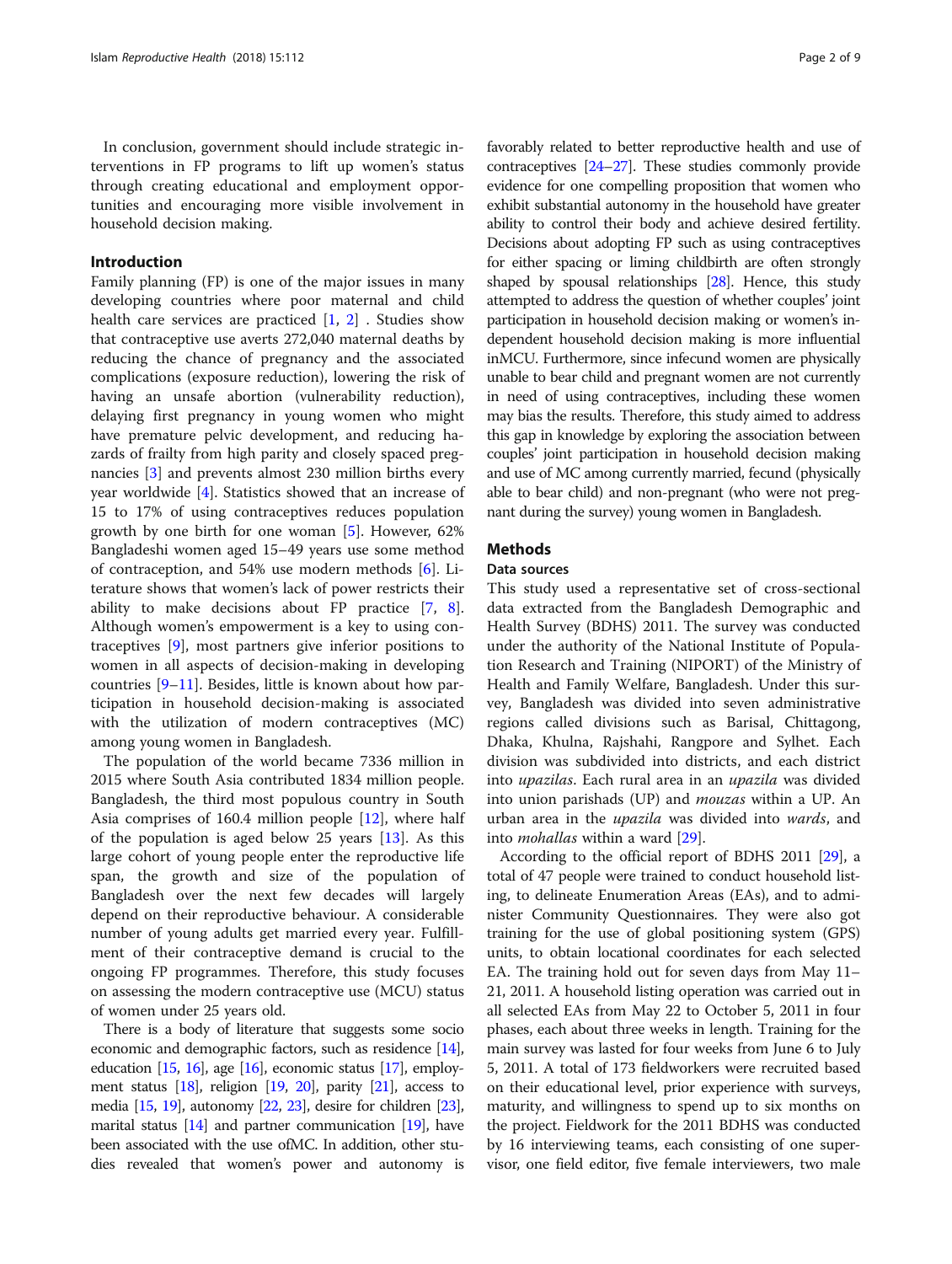interviewers, and one logistics staff member. The collection of data was accomplished in five phases, starting on July 8, 2011 and ending on December 27, 2011.

A nationally representative household based sample was created through a stratified, multistage cluster sampling strategy of which 600 primary sampling units were constructed (207 in urban areas and 393 in rural areas). The primary sampling units were derived from a sampling frame created for the 2011 Population and Housing Census, provided by Bangladesh Bureau of Statistics (BBS). Detailed information on survey design and sampling procedures has been reported elsewhere [[29](#page-8-0)]. A total of 17,842 ever married women aged 15–49 were interviewed in the survey. After applying the definition of young people adopted by the United Nations [[30](#page-8-0)], a total of 3507 currently married non-pregnant fecund women younger than 25 years, who were in actual need of using contraceptives, were selected for analyses (Fig. 1).

## Response variable

The outcome variable of this study wasMCU, which is binary in nature (use or non-use). During the survey, sexually active women were asked if they were currently using any method to delay or avoid getting pregnant. Those that reported using any method to delay or avoid getting pregnant were further asked to indicate what they were doing or the method they were using. MC, such as pills, condoms, Intra-Uterine Devices (IUD), injections and implants/norplants, refer to safe and effective methods to prevent pregnancy [\[29](#page-8-0)]. A binary variable is then created and categorized as using any type of MC and versus no use.

# Statistical analyses

This study begins with descriptive exploration of both dependent and independent variables. Differences in MCU by socio-demographic characteristics were assessed by  $\chi^2$  analyses, with significance for all analyses set at  $P < 0.05$ . Since the response variable of this study had two categories, the binary logistic regression model was fitted to assess the net effect of selected socio-demographic variables. Because stepwise logistic regression analysis is a technique for selecting influential variables in multiple regression models [[31\]](#page-8-0), this study used this technique of analysis (backward LR method). All the variables significant in bivariate analyses were simultaneously included in the stepwise logistic regression model, and finally, the most influential predictors

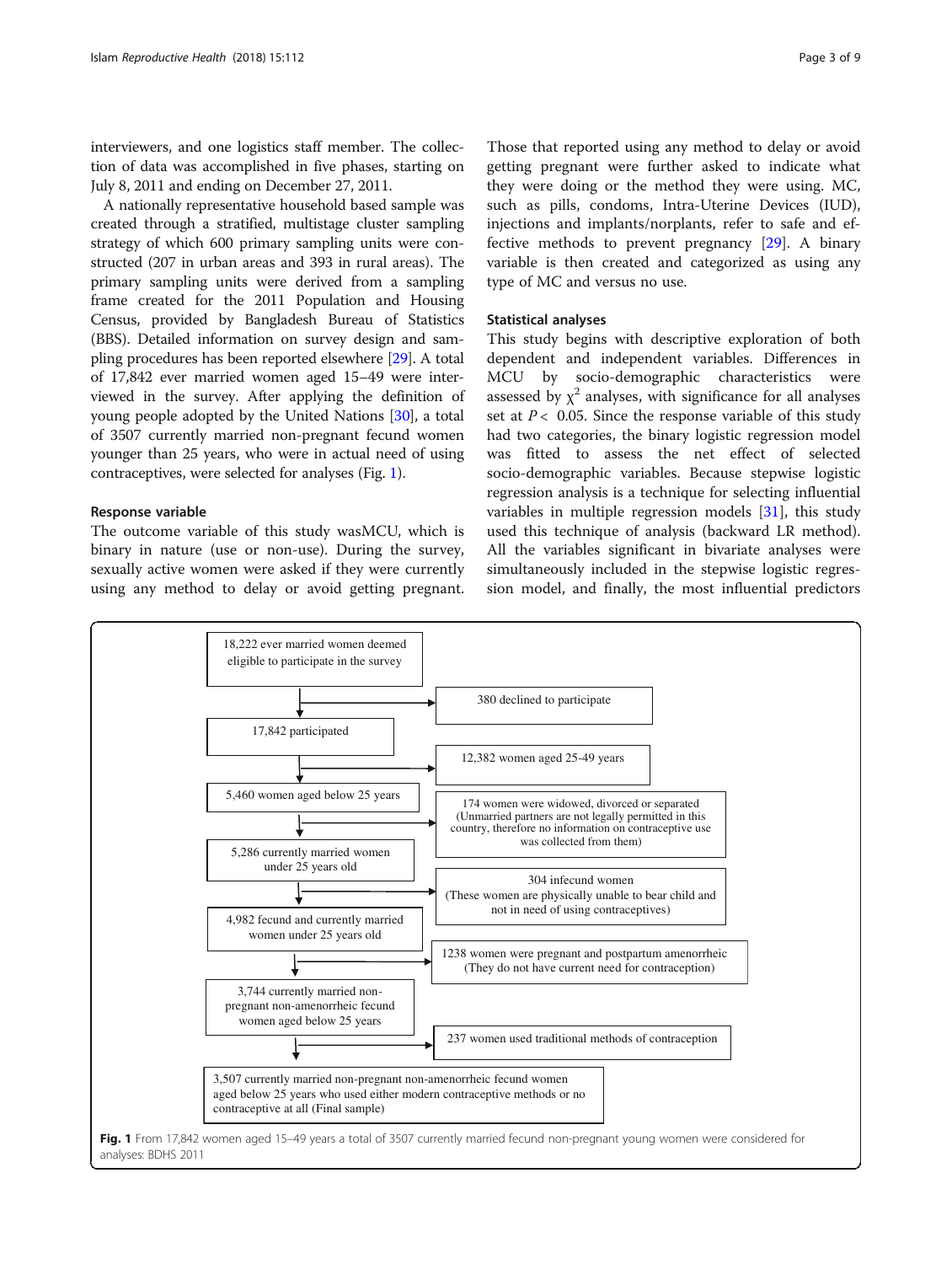for MCU were explored. Multicollinearity in the logistic regression analyses in this study was checked by examining the standard errors for the regression coefficients. A standard error larger than 2.0 indicates numerical problems, such as multicollinearity among the independent variables [[32](#page-8-0)]. All of the independent variables in the fitted model had a standard error < 0.75 that indicate absence of multicollinearity in the study. Missing values are omitted from the analysis. Data were analyzed using SPSS Release 21.0 (SPSS Inc., Chicago, IL).

# Results

# Modern contraceptive use status and socio-demographic profiles

Table [1](#page-4-0) describes the percentage distribution of using MC according to socio-demographic characteristics of 3507 currently married women younger than 25 years. Modern contraceptive prevalence was 69% among fecund women aged below 25 years. This study elucidates that 18% of women who wanted a child after two years go by were at risk of having mistimed pregnancies, 15% of women who wanted no child at all were at risk of encountering unwanted pregnancies in their young ages and 47% of women who were undecided about having child were at risk of getting unplanned pregnancies due to not using contraceptives.

This study also revealed several socio-demographic factors that might be associated with MCU at a bivariate level of analysis, using the chi-square test and hence, provided p-values for the differences of the groups within each explanatory variable according to the percentages of using versus not using MC (Table [1](#page-4-0)). MCU was found highest among fecund women aged 23–24 years, those who were non-Muslim, who got married before age of 15 years, who had two or more living children, those whose husbands were professional non-manual workers, who lived in Barisal division, who resided in the urban areas and who jointly took decision with their husbands regarding their own health care, child health care, large household purchases and visiting to family members or relatives.

# Factors affecting modern contraceptive use of young women

Stepwise logistic regression analyses were performed to identify the most influential factors that might affect the likelihood of using MC. Table [2](#page-6-0) shows that the highest increase of the likelihood of using MC was found among young women who desired a child after two years go by or no child at all, followed by those who were given FP methods by FP workers, who took decision together with their husbands about women's own healthcare, child's healthcare, and visiting family members or relatives, who had increasing number of living children, whose husbands were professional workers, and who were

non-Muslim. This study also indicated that the greatest decrease of the likelihood of using MC was observed among women who lived in Sylhet or Chittagong region, followed by women who did not know about their husbands' desires for the number of children and who lived in the rural areas of the country.

We observed that women who desired a child after two years go by were more likely to use MC [OR(95% CI): 14.004 (10.841–18.091),  $p < 0.001$  and who wanted no child at all were also more likely to use MC [OR(95% CI): 10.854 (7.517-15.674),  $p < 0.001$ ] than who desired a child within two years go by. Besides, women who were undecided about having a child were 3.477 times and who wanted another child but unsure about timing were 5.949 times likely to use MC compared to those who wanted another child within two years go by. Women who were given FP methods by the FP workers were 5.047 [(95% CI):  $(2.151-11.840)$ ,  $p = < 0.001$ ] times likely to use MC than their counterparts who only talked with the FP workers.

The likelihood of using MC was increased when husband and wife jointly participate in decision making on respondent's own health care [OR (95% CI): 2.761 (1.925–3.960),  $p < 0.001$ ], on child health care [OR (95% CI): 2.616 (1.808-3.786), p < 0.001], and on visiting family members or relatives [OR (95% CI): 1.830 (1.176–2.849),  $p = 0.007$ ] than their counterparts who decided alone about these issues. It was also observed that if decisions about health care of women, child health care and visiting family members or relatives were taken by husband alone then the likelihood of using MC was increased by 2.698 times, 2.164 times and 1.559 times respectively compared to the women who took decision alone about these matters.

We also observed that number of living children played a significant role in contraceptive use since the likelihood of using MC was increased [OR (95% CI): 1.951 (1.516–2.511),  $p < 0.001$  with increasing the number of children. The likelihood of using MC increased [OR (95% CI): 1.701 (1.354–2.138),  $p < 0.001$  among women whose husbands were professional (non-manual) workers compared to their counterparts whose husbands were manual workers. Non-Muslim women were more likely to use MC than their Muslim counterparts.

Women residing in Sylhet, Chittagong, Dhaka, and Rangpur division were 0.231, 0.259, 0.479, and 0.589 times likely to use modern contraceptives than who lived in Barisal division, respectively. Women who resided in the rural areas were less likely to use [OR (95% CI): 0.617 (0.502-0.759),  $p < 0.001$ ] modern contraceptives than who lived in the urban areas. The likelihood of using modern contraceptives was decreased among women who did not know about their husbands' desires for having children than those women who desired equal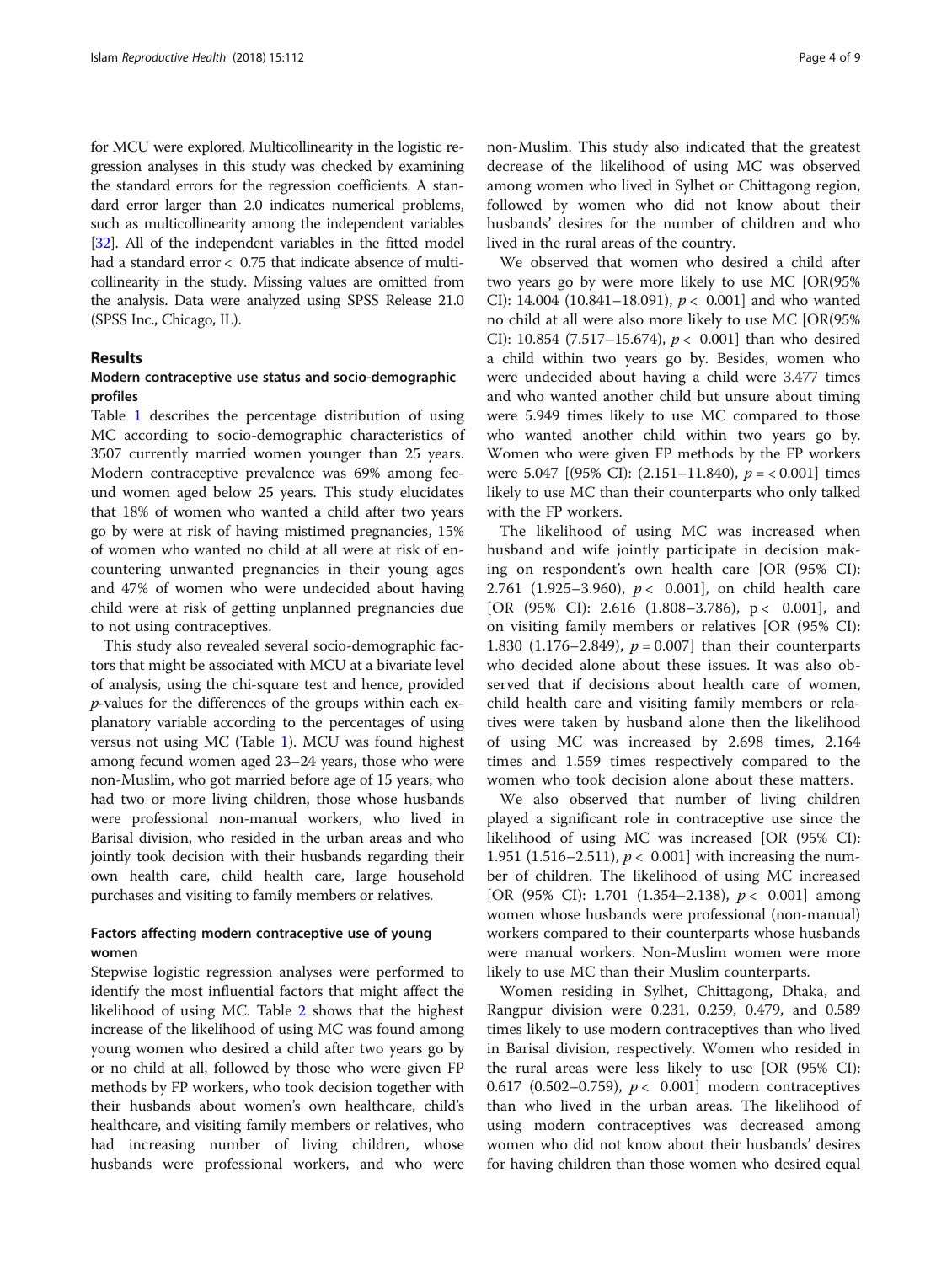$p$ -value

 $< 0.001$ 

 $< 0.001$ 

 $< 0.001$ 

 $< 0.001$ 

 $< 0.001$ 

 $< 0.001$ 

 $< 0.001$ 

<span id="page-4-0"></span>

| <b>Table 1</b> Percentage distribution of modern contraceptive use |
|--------------------------------------------------------------------|
| by socio-demographic characteristics of women: BDHS 2011           |
| $(n = 3507)$                                                       |

| <b>Table 1</b> Percentage distribution of modern contraceptive use |
|--------------------------------------------------------------------|
| by socio-demographic characteristics of women: BDHS 2011           |
| $(n = 3507)$ (Continued)                                           |

|                         |      | Modern<br>contraceptive<br>use (%) |         |                                                                | Modern<br>contraceptive<br>use (%) |      |
|-------------------------|------|------------------------------------|---------|----------------------------------------------------------------|------------------------------------|------|
| Characteristics         | No   | Yes                                |         | Non-manual                                                     | 24.5                               | 75.5 |
| Age (years)             |      |                                    | < 0.001 | Did not work                                                   | 38.1                               | 61.9 |
| $15 - 19$               | 37.3 | 62.7                               |         | Visited by FP worker in past 6 months                          |                                    |      |
| $20 - 22$               | 28.9 | 71.1                               |         | Talked                                                         | 24.3                               | 75.7 |
| $23 - 24$               | 26.6 | 73.4                               |         | Gave family planning method                                    | 4.9                                | 95.1 |
| Husband's age (years)   |      |                                    | 0.072   | Talked and gave method                                         | 4.8                                | 95.2 |
| $15 - 25$               | 33.7 | 66.3                               |         | No                                                             | 34.1                               | 65.9 |
| $26 - 30$               | 31.3 | 68.7                               |         | Number of living children                                      |                                    |      |
| $31 - 77$               | 29.0 | 71.0                               |         | 0                                                              | 61.1                               | 38.9 |
| Age at marriage (years) |      |                                    | < 0.001 | 1                                                              | 24.1                               | 75.9 |
| < 15                    | 26.2 | 73.8                               |         | $\overline{2}$                                                 | 15.5                               | 84.5 |
| $15 - 17$               | 31.8 | 68.2                               |         | $3 - 5$                                                        | 19.2                               | 80.8 |
| $18 - 24$               | 39.6 | 60.4                               |         | Desire for more children                                       |                                    |      |
| Educational level       |      |                                    | 0.466   | Wants within 2 years                                           | 76.6                               | 23.4 |
| Illiterate              | 35.4 | 64.6                               |         | Wants after 2+ years                                           | 18.0                               | 82.0 |
| Primary                 | 30.5 | 69.5                               |         | Wants, unsure timing                                           | 48.1                               | 51.9 |
| Secondary               | 31.1 | 68.9                               |         | Undecided                                                      | 47.0                               | 53.0 |
| Higher                  | 32.6 | 67.4                               |         | Wants no more                                                  | 14.9                               | 85.1 |
| Religion                |      |                                    | 0.011   | Husband's desire for children                                  |                                    |      |
| Muslim                  | 32.0 | 68.0                               |         | Both wanted same                                               | 30.4                               | 69.6 |
| Non-Muslim              | 25.1 | 74.9                               |         | Husband wanted more                                            | 31.9                               | 68.1 |
| Place of residence      |      |                                    | 0.003   | Husband wanted fewer                                           | 26.6                               | 73.4 |
| Urban                   | 28.2 | 71.8                               |         | Did not know                                                   | 66.1                               | 33.9 |
| Rural                   | 33.1 | 66.9                               |         | Person who usually decides on respondent's                     |                                    |      |
| Region                  |      |                                    | < 0.001 | health care                                                    |                                    |      |
| Barisal                 | 20.9 | 79.1                               |         | Respondent alone                                               | 54.0                               | 46.0 |
| Chittagong              | 42.8 | 57.2                               |         | Respondent and husband jointly                                 | 22.7                               | 77.3 |
| Dhaka                   | 35.2 | 64.8                               |         | Husband alone                                                  | 28.0                               | 72.0 |
| Khulna                  | 25.0 | 75.0                               |         | Someone else                                                   | 54.3                               | 45.7 |
| Rajshahi                | 25.2 | 74.8                               |         | Other                                                          | 68.8                               | 31.3 |
| Rangpur                 | 24.3 | 75.7                               |         | Person who usually decides on visits to family<br>or relatives |                                    |      |
| Sylhet                  | 47.7 | 52.3                               |         | Respondent alone                                               | 50.3                               | 49.7 |
| Wealth index            |      |                                    | 0.109   | Respondent and husband jointly                                 | 23.4                               | 76.6 |
| Poorest                 | 29.1 | 70.9                               |         | Husband alone                                                  | 27.9                               | 72.1 |
| Poorer                  | 28.1 | 71.9                               |         | Someone else                                                   | 49.6                               | 50.4 |
| Middle                  | 32.8 | 67.2                               |         | Other                                                          | 57.1                               | 42.9 |
| Richer                  | 33.7 | 66.3                               |         | Person who usually decides on large                            |                                    |      |
| Richest                 | 32.2 | 67.8                               |         | household purchases                                            |                                    |      |
| Husband's occupation    |      |                                    | < 0.001 | Respondent alone                                               | 52.3                               | 47.7 |
| Manual                  | 33.8 | 66.2                               |         | Respondent and husband jointly                                 | 24.3                               | 75.7 |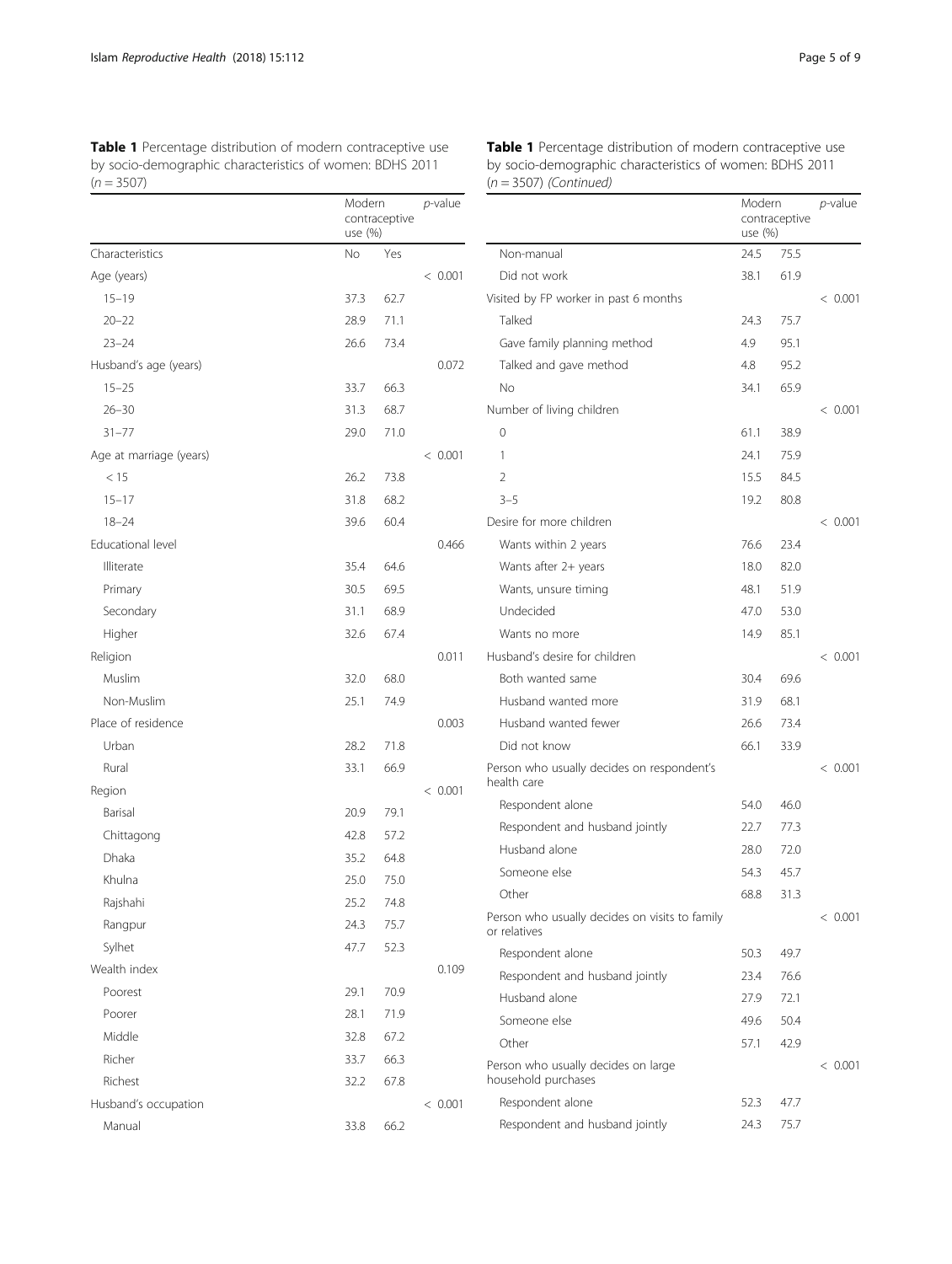Table 1 Percentage distribution of modern contraceptive use by socio-demographic characteristics of women: BDHS 2011  $(n = 3507)$  (Continued)

|                                 | Modern<br>contraceptive<br>use (%) | p-value |         |
|---------------------------------|------------------------------------|---------|---------|
| Husband alone                   | 27.2                               | 72.8    |         |
| Someone else                    | 45.9                               | 54.1    |         |
| Other                           | 65.0                               | 35.0    |         |
| Final say on: Child health care |                                    |         | < 0.001 |
| Respondent alone                | 45.7                               | 54.3    |         |
| Respondent & husband jointly    | 15.5                               | 84.5    |         |
| Husband alone                   | 20.0                               | 80.0    |         |
| Someone else                    | 45.8                               | 54.2    |         |
| Other                           | 60.8                               | 39.2    |         |
| Total                           | 31.4                               | 68.6    |         |

Note: Row percentages sum to 100%; p-values are based on chi-square tests

number of children with their husbands' desire. The likelihood of using MC was decreased with increasing age and increased with increasing age at marriage.

# **Discussion**

This study assessed the relationship between household decision making and MCU and also identified the other factors contributed to the utilization of MC among currently married, fecund and non-pregnant women under 25 years old in Bangladesh using Demographic and Health Survey data of 2011.

Results showed that consensus in household decision making regarding women's own health care, visiting family members or relatives and child health care appeared as the third, fourth and sixth most influential contributing factor of MCU, respectively. The most significant factors contributed to using modern contraceptives were desire for children after two years, or want no child at all and receiving FP methods from FP workers. Other key factors that showed significant variability in using MC were number of living children, husbands engaged in professional non-manual jobs, regional variations and place of residence.

Present study demonstrated that women who were under collective decision-making with their husbands regarding their own health care, child health care and visiting family members or relatives were more likely to use MC than those who took decision alone about these matters. The likelihood of using MC decreased among young women who did not know about their husbands' desires for having children in comparison to women who shared the same feelings regarding parenthood as their husbands. Hence, this study clearly indicated that communication between husband and wife and eventually couples' joint participation in household decision making emerged as one of the most influential factors that might be associated with MCU. Studies suggest that greater gender equality may encourage women's autonomy and may facilitate the uptake of contraception because of increased female participation in decision making [\[33\]](#page-8-0). Moreover, male participation in sharing the responsibility to practice and support family planning is identified as a vital strategy in increasing the contraceptive prevalence rate [\[34](#page-8-0)].

This study also revealed that women who desired another child after two years go by were more likely to use MC than those women who desired another child within two years go by. This finding is similar to previous study conducted in Bangladesh, Uganda and Pakistan [\[35](#page-8-0)–[37](#page-8-0)]. Some of the reasons for this postponed childbearing as stated in other studies are: women's increased participation on the labour market, including their longer education [[38](#page-8-0)–[40\]](#page-8-0) and career planning [[38](#page-8-0)]. Furthermore, financial and practical circumstances during their studies may be difficult to combine with establishing a family, and a high educational level and a desire for career development and will increase the likelihood of delaying child birth in women [\[40](#page-8-0)–[42](#page-8-0)]. Young women often express a need to avoid pregnancy because they may be too young to care for a baby, they may have to end or postpone their education [[43](#page-8-0)].

Women who were given family planning methods by the FP workers were more likely to use MC than their counterparts who only talked with the FP workers. Consistently, other studies done in Bangladesh and Cambodia highlighted that outreach activities by FP workers and accessibility to FP related information to married women of reproductive age were significantly associated with use of modern contraceptives [[19](#page-7-0), [44](#page-8-0), [45\]](#page-8-0). The likelihood of using MC was increased with increasing number of children. This finding is in line with the previous reports from Bangladesh, Tanzania and Pakistan [[36,](#page-8-0) [37,](#page-8-0) [46\]](#page-8-0).

This study described that women in Sylhet Chittagong, and Dhaka divisions were less likely to use MC than women living in Barisal division. Residing in the rural areas decreased the likelihood of using MC in comparison to their urban counterparts. Studies suggest that geographical variations in the utilization of contraceptives have been found to be influenced by a number of factors like cultural beliefs such as, value attached to child [\[47](#page-8-0)], the presence and quality of reproductive health care services [[48](#page-8-0)], the physical characteristics of the area, and the presence of transport routes  $[49, 50]$  $[49, 50]$  $[49, 50]$ .

Women whose husbands did professional jobs were more likely to use MC compared to women whose husbands were manual workers. This study supports findings from several other studies that showed that Muslim women were less likely to use MC than their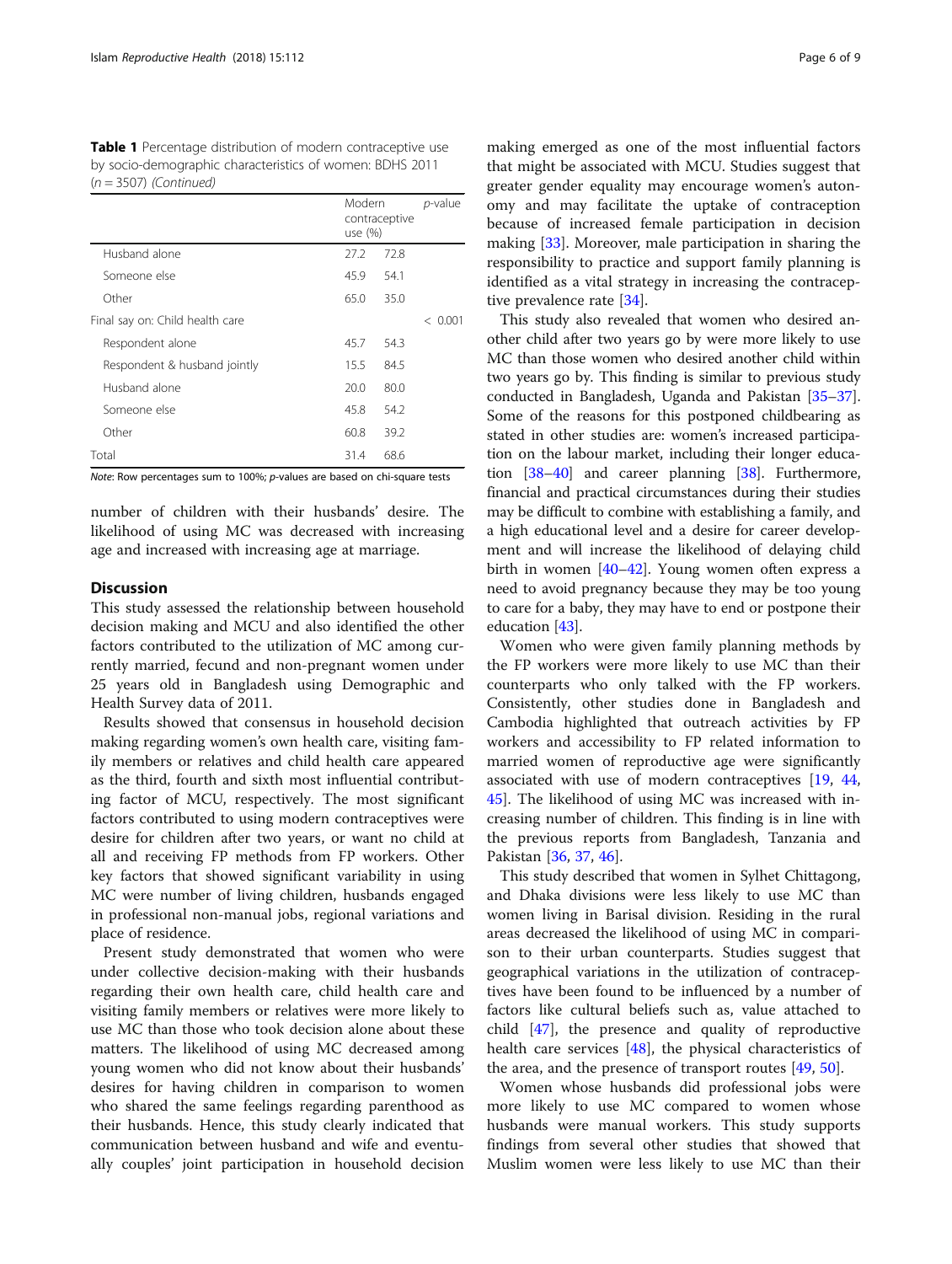<span id="page-6-0"></span>Table 2 Logistic regression model for modern contraceptive use

| Predictors                                                 | Odds Ratio<br>(95% CI) | $p$ -value |
|------------------------------------------------------------|------------------------|------------|
| Person who usually decides on respondent's health care     |                        |            |
| Respondent alone ®                                         |                        | < 0.001    |
| Respondent and husband jointly                             | 2.761 (1.925-3.960)    | < 0.001    |
| Husband alone                                              | 2.698 (1.875-3.885)    | < 0.001    |
| Someone else                                               | 1.186 (0.770-1.827)    | 0.439      |
| Other                                                      | 2.445 (0.577-10.368)   | 0.225      |
| Final say on: Child health care                            |                        |            |
| Respondent alone ®                                         |                        | < 0.001    |
| Respondent & husband jointly                               | 2.616 (1.808-3.786)    | < 0.001    |
| Husband alone                                              | 2.164 (1.430-3.277)    | < 0.001    |
| Someone else                                               | 1.156 (0.739-1.808)    | 0.526      |
| Other                                                      | 1.524 (0.982-2.364)    | 0.060      |
| Person who usually decides on visiting family or relatives |                        |            |
| Respondent alone ®                                         |                        | 0.065      |
| Respondent and husband jointly                             | 1.830 (1.176-2.849)    | 0.007      |
| Husband alone                                              | 1.559 (0.992-2.449)    | 0.054      |
| Someone else                                               | 1.377 (0.851-2.229)    | 0.193      |
| Other                                                      | $0.876$ (0.255-3.012)  | 0.833      |
| Desire for more children                                   |                        |            |
| Wants within 2 years ®                                     |                        | < 0.001    |
| Wants after 2+ years                                       | 14.004 (10.841-18.091) | < 0.001    |
| Wants, unsure timing                                       | 5.949 (3.032-11.674)   | < 0.001    |
| Undecided                                                  | 3.477 (1.902–6.358)    | < 0.001    |
| Wants no more                                              | 10.854 (7.517-15.674)  | < 0.001    |
| Visited by FP worker in past 6 months                      |                        |            |
| Talked <sup>®</sup>                                        |                        | < 0.001    |
| Gave family planning method                                | 5.047 (2.151-11.840)   | < 0.001    |
| Talked and gave method                                     | 4.479 (1.228-16.335)   | 0.023      |
| Νo                                                         | $0.781(0.546 - 1.117)$ | 0.176      |
| Husband's occupation                                       |                        |            |
| Manual <sup>®</sup>                                        |                        | < 0.001    |
| Non-manual                                                 | 1.701 (1.354–2.138)    | < 0.001    |
| Did not work                                               | 1.264 (0.711-2.248)    | 0.425      |
| Husband's desire for children                              |                        |            |
| Both want same ®                                           |                        | 0.010      |
| Husband wants more                                         | $0.761(0.522 - 1.108)$ | 0.154      |
| Husband wants fewer                                        | 1.080 (0.734-1.589)    | 0.697      |
| Did not know                                               | $0.462$ (0.281-0.760)  | 0.002      |
| Religion                                                   |                        |            |
| Muslim <sup>®</sup>                                        |                        |            |
| Non-Muslim                                                 | 1.628 (1.134–2.336)    | 0.008      |
| Place of residence                                         |                        |            |
| Urban <sup>®</sup>                                         |                        |            |

|                 |  |  | Table 2 Logistic regression model for modern contraceptive |
|-----------------|--|--|------------------------------------------------------------|
| use (Continued) |  |  |                                                            |

| Predictors                | Odds Ratio<br>(95% CI) | <i>p</i> -value |
|---------------------------|------------------------|-----------------|
| Rural                     | $0.617(0.502 - 0.759)$ | < 0.001         |
| Region                    |                        |                 |
| Barisal <sup>®</sup>      |                        | < 0.001         |
| Chittagong                | $0.259(0.179 - 0.375)$ | < 0.001         |
| Dhaka                     | $0.479(0.333 - 0.690)$ | < 0.001         |
| Khulna                    | $0.790(0.536 - 1.166)$ | 0.235           |
| Rajshahi                  | 0.871 (0.585-1.298)    | 0.498           |
| Rangpur                   | $0.589(0.396 - 0.877)$ | 0.009           |
| Sylhet                    | $0.231(0.150 - 0.358)$ | < 0.001         |
| Age                       | 0.932 (0.883-0.984)    | 0.011           |
| Age at marriage           | 1.077 (1.018-1.140)    | 0.010           |
| Number of living children | 1.951 (1.516-2.511)    | < 0.001         |
| Constant                  | 0.105                  | < 0.001         |

Note: ® Reference category, CI is confidence interval

non-Muslim counterparts [[19,](#page-7-0) [37\]](#page-8-0). The likelihood of using MC was decreased with increasing age and increased with increasing age at marriage among fecund women aged below 25 years. Therefore, establishment of youth-friendly service centers in convenient places and providing essential materials would encourage young people to use reproductive health services [[45\]](#page-8-0).

#### Limitations

This study must be considered with some limitations. There may be possibility of threats to internal validity. Firstly, major portions of the observations were dropped (approximately 79%) during data cleaning because this study considered only currently married, non-pregnant and fecund young women. Therefore, this study would suffer from the selection bias. Secondly, the possibility of under reporting cannot be ruled out since young women may be reluctant to reveal their contraceptive use status. Because, though the government and non-government organizations have a long history of investment in FP, contraceptive use is still a sensitive and often stigmatized subject in Bangladesh [\[37](#page-8-0)]. However, the personal interview method applied in this study is widely resorted to for this kind of research.

There may also be a possibility of threat to external validity. Although nationally representative data set was employed, this study cannot be generalized to all women in Bangladesh because it focused on only currently married and fecund young women. Finally, the questionnaire was filled out by the interviewers and their personal opinions might have biased the information. However, according to the BDHS report, interviewers were provided training for implementing the survey based on a training manual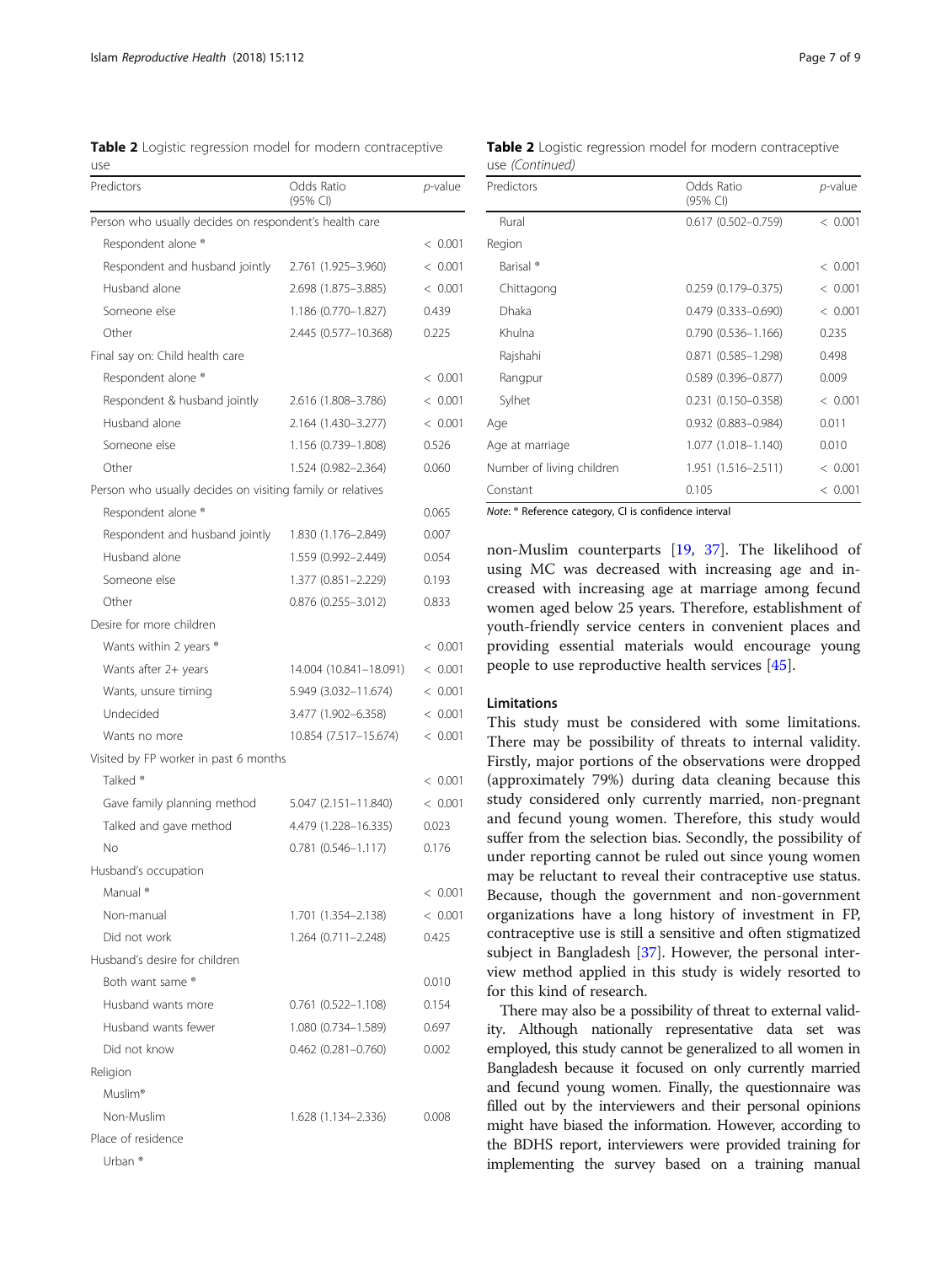<span id="page-7-0"></span>especially developed to enable the field staff to collect data in a friendly, secure, and ethical manner. In spite of these limitations, this study revealed important associations between couples' consensus in decision making and MCU, which have significant implications. Nevertheless, since a nationally representative dataset is used in this study, findings could be a true representation of the situation of this sub-group of women. Moreover, international comparisons of results are possible as DHS surveys take up similar instruments across the countries.

# Conclusions

This study concludes that spousal joint participation in household decision making emerged to be a significant factor contributed to increasing the likelihood of MCU. Therefore, policy makers should focus on developing negotiation skills in young people by creating educational and employment opportunities. Government should include strategic interventions in FP programs to elevate women's status through encouraging more visible involvement in household decision making in order to increase MCU. Besides, desire for a child after two years go by or no child at all contributed the most to increasing the likelihood of MCU, followed by getting FP methods from FP workers. Therefore, this study also suggests that FP interventions should be tailored through wide spreading the activities of FP workers and introducing reproductive and sex education in schools to prepare the young for healthy and responsible living. Because remarkable portions of fecund young women want to either postpone or delay pregnancies but do not use contraceptives, this study suggests a qualitative study to investigate in depth why this sub-group of women does not use contraceptives. In last but not least, contraceptive discontinuation and switching of methods among young and older women would be our future research.

#### **Abbreviations**

BDHS: Bangladesh Demographic and Health Survey; CI: Confidence Interval; FP: Family planning; MC: Modern contraceptives; MCU: Modern contraceptive use; OR: Odds Ratio

#### Acknowledgements

I would like to acknowledge Dr. Md. Golam Mostofa, Professor, Department of Population Science and Human Resource Development, University of Rajshahi, Bangladesh for his valuable suggestions in carrying out this study. I also acknowledge the MEASURE DHS for providing the data set and all individuals and institutions in Bangladesh involved in the implementation of the BDHS 2011.

#### Competing interests

The author declares that he has no conflict of interests.

#### Availability of data and materials

The dataset is available to registered users in [http://dhsprogram.com/data/](http://dhsprogram.com/data/available-datasets.cfm) [available-datasets.cfm](http://dhsprogram.com/data/available-datasets.cfm)

# Authors' contributions

The author read and approved the final manuscript.

#### Ethics approval and consent to participate

The BDHS data collection procedures were approved by the ORC Macro Institutional Review Board (Calverton, MD, USA). The protocol of the survey was reviewed and approved by the National Ethics Review Committee of the Bangladesh Ministry of Health and Family Welfare. Informed consent was obtained from each of the participants before the interview.

#### Consent for publication

Not applicable.

#### Publisher's Note

Springer Nature remains neutral with regard to jurisdictional claims in published maps and institutional affiliations.

#### Received: 18 October 2017 Accepted: 15 June 2018 Published online: 22 June 2018

#### References

- 1. Yigzaw M, Zakus D, Tadesse Y, Desalegn M, Fantahun M. Paving the way for universal family planning coverage in Ethiopia: an analysis of wealth related inequality. Int J Equity Health. 2015;14(1):77.
- 2. Onarheim KH, Taddesse M, Norheim OF, Abdullah M, Miljeteig I. Towards universal health coverage for reproductive health services in Ethiopia: two policy recommendations. Int J Equity Health. 2015;14(1):86.
- 3. Ahmed S, Li Q, Liu L, Tsui AO. Maternal deaths averted by contraceptive use: an analysis of 172 countries. Lancet. 2012;380(9837):111–25.
- 4. Liu L, Becker S, Tsui A, Ahmed S. Three methods of estimating births averted nationally by contraception. Popul Stud. 2008;62(2):191–210.
- 5. Cleland J, Conde-Agudelo A, Peterson H, Ross J, Tsui A. Contraception and health. Lancet. 2012;380(9837):149–56.
- 6. National Institute of Population Research and Training (NIPORT). Bangladesh demographic and health survey 2014. Mitra and Associates, Dhaka, Bangladesh and ICF International, Calverton, Maryland, USA 2016.
- 7. Blanc AK. The effect of power in sexual relationships on sexual and reproductive health: an examination of the evidence. Stud Fam Plan. 2001;32(3):189–213.
- 8. Bawah AA, Akweongo P, Simmons R, Phillips JF. Women's fears and men's anxieties: the impact of family planning on gender relations in northern Ghana. Stud Fam Plan. 1999;30(1):54–66.
- 9. Do M, Kurimoto N. Women's empowerment and choice of contraceptive methods in selected African countries. Int Perspect Sex Reprod Health. 2012:23–33.
- 10. Bogale B, Wondafrash M, Tilahun T, Girma E. Married women's decision making power on modern contraceptive use in urban and rural southern Ethiopia. BMC Public Health. 2011;11(1):342.
- 11. Bourey C, Stephenson R, Bartel D, Rubardt M. Pile sorting innovations: exploring gender norms, power and equity in sub-Saharan Africa. Global public health. 2012;7(9):995–1008.
- 12. Population Reference Bureau. World population data sheet. In: Population reference bureau Washington; 2015.
- 13. Central Intelligence Agency. Country comparison to the world. In: The world Factbook; 2015.
- 14. Audu B, Yahya S, Geidam A, Abdussalam H, Takai I, Kyari O. Polygamy and the use of contraceptives. Int J Gynecol Obstet. 2008;101(1):88–92.
- 15. Ekani-Besala M, Carre N, Calvez T, Thonneau P. Prevalence and determinants of current contraceptive method use in a palm oil company in Cameroon. Contraception. 1998;58:29–34.
- 16. Oye-Adeniran BA, Adewole IF, Umoh AV, Oladokun A, Gbadegesin A, Ekanem EE. Community-based study of contraceptive behaviour in Nigeria. Afr J Reprod Health. 2006;10(2):90–104.
- 17. Gakidou E, Vayena E. Use of modern contraception by the poor is falling behind. PLoS Med. 2007;4(2):e31.
- 18. Islam A, Mondal N, Khatun L, Rahman M, Islam R. Prevalence and determinants of contraceptive use among employed and unemployed women in Bangladesh. International Journal of MCH and AIDS. 2016;5(2):92–102.
- 19. Rahman M, Islam A, Islam M. Rural-urban differentials of knowledge and practice of contraception in Bangladesh. Journal of Population and Social Studies. 2010;18(2):87–110.
- 20. Islam AZ, Mostofa MG, Islam MA. Factors affecting unmet need for contraception among currently married fecund young women in Bangladesh. Eur J Contracept Reprod Health Care. 2016:1–6.
- 21. Islam R, Islam AZ, Rahman M. Unmet need for family planning: experience from urban and rural areas in Bangladesh. Public Health Research. 2013;3(3):37–42.